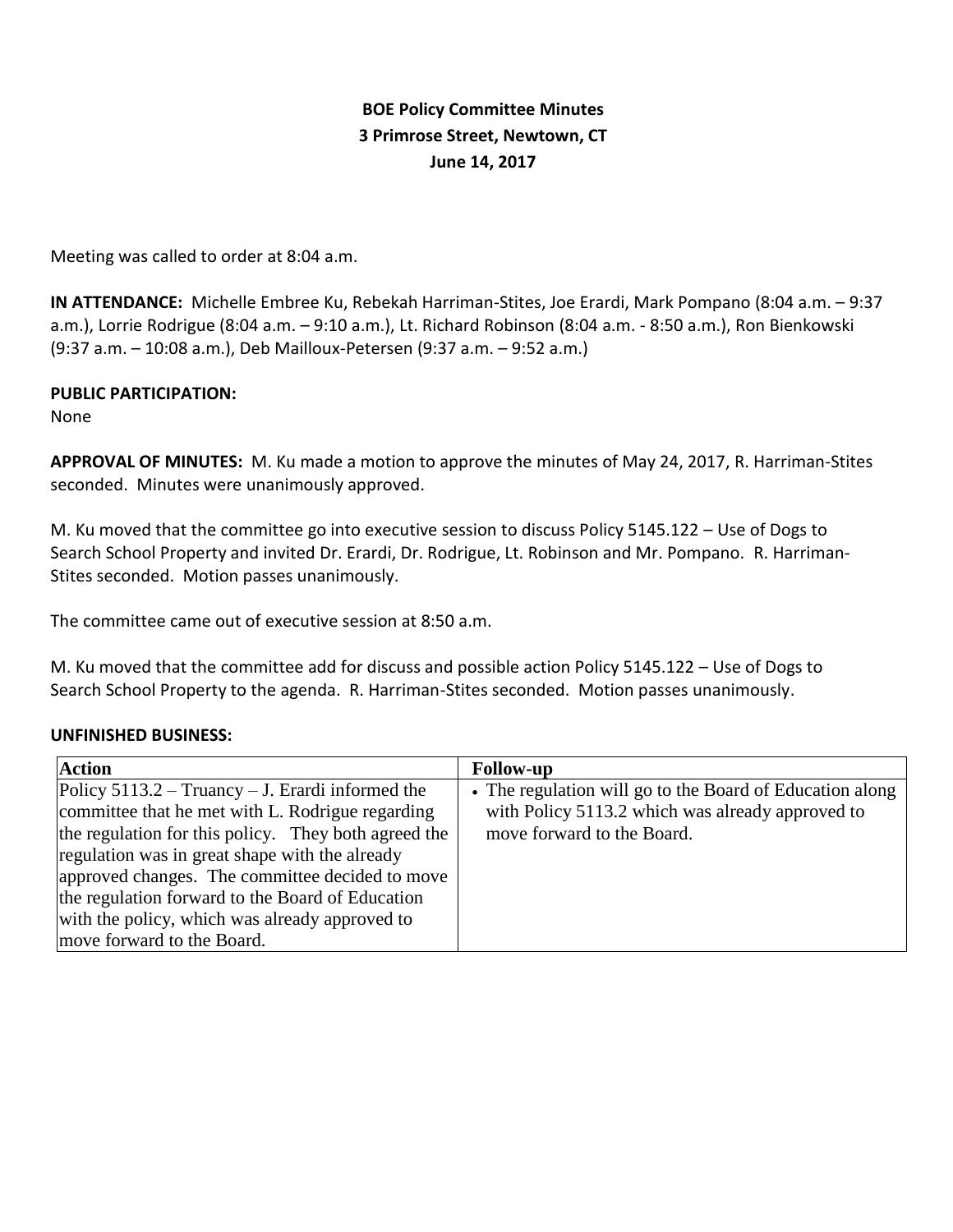| Policy 5114 - Suspension/Expulsion: Student Due        | • The policy will be forwarded to the Board of Education |
|--------------------------------------------------------|----------------------------------------------------------|
| Process – J. Erardi informed the committee he met      | for review.                                              |
| with L. Rodrigue regarding this policy. They felt the  |                                                          |
| wording in the Expulsion Procedures needed to be       |                                                          |
| changed to reflect a quorum of four Board of           |                                                          |
| Education members that need to be present for an       |                                                          |
| expulsion hearing. The committee agreed upon           |                                                          |
| changing the wording to reflect this change. The       |                                                          |
| committee also agreed to replace the word tape-        |                                                          |
| recording with recording for oral procedures of        |                                                          |
| expulsion hearings. Policy 5131 and Policy 5144        |                                                          |
| were reviewed in conjunction with this policy. The     |                                                          |
| committee felt Policy 5114 would work best for the     |                                                          |
| district and fulfilled the state mandate to have a     |                                                          |
| policy pertaining to student discipline. The           |                                                          |
| committee agreed to forward "CABE's newest             |                                                          |
| version" of Policy 5114 with agreed upon edits to      |                                                          |
| the Board of Education for approval.                   |                                                          |
| Policy 5114.21 – Code of Conduct for Participation     | • The policy will be forwarded to the Board of Education |
| in Extracurricular Activities – J. Erardi informed the | for review.                                              |
| committee he met with L. Rodrigue and M. Memoli        |                                                          |
| regarding this policy. The committee agreed with       |                                                          |
| their recommendation to remove the language on         |                                                          |
| steroid abuse. They added the wording "when            |                                                          |
| presented" in regards to students and parents signing  |                                                          |
| a code of conduct. The committee also agreed to use    |                                                          |
| a current handout the Athletic Department provides     |                                                          |
| student athletes as a regulation. The "new sample      |                                                          |
| policy to consider" provided by CABE with already      |                                                          |
| agreed upon edits will be forwarded to the Board of    |                                                          |
| Education for approval.                                |                                                          |
| Policy 4112.52/4212.52 - Criminal History Record       | • M. Pompano will review policy and regulation to        |
| Information (CHRI)/Security Check/Fingerprinting       | ensure they fit with our current practice.               |
| and Policy $4112.5/4212.5$ – Security Check            |                                                          |
| Fingerprinting $- M$ . Pompano and the committee       |                                                          |
| reviewed the sample policies provided by CABE.         |                                                          |
| They agreed to use Policy 4112.5/4212.5 and the        |                                                          |
| sample regulation. They felt that policy addressed     |                                                          |
| fingerprinting and the regulation addressed the        |                                                          |
| storage of the information collected. M. Pompano       |                                                          |
| will review the policy and regulation to ensure they   |                                                          |
| fit with our current practice.                         |                                                          |
| Policy $5118.3$ – Children in Foster Care – D.         | • No further action required.                            |
| Mailloux-Petersen discussed the current practice of    |                                                          |
| educating children in foster care. She informed the    |                                                          |
| committee that DCF tells the district what is best for |                                                          |
| the children and that is what is followed. The         |                                                          |
| committee agreed not to use the optional policy that   |                                                          |
| was provided by CABE.                                  |                                                          |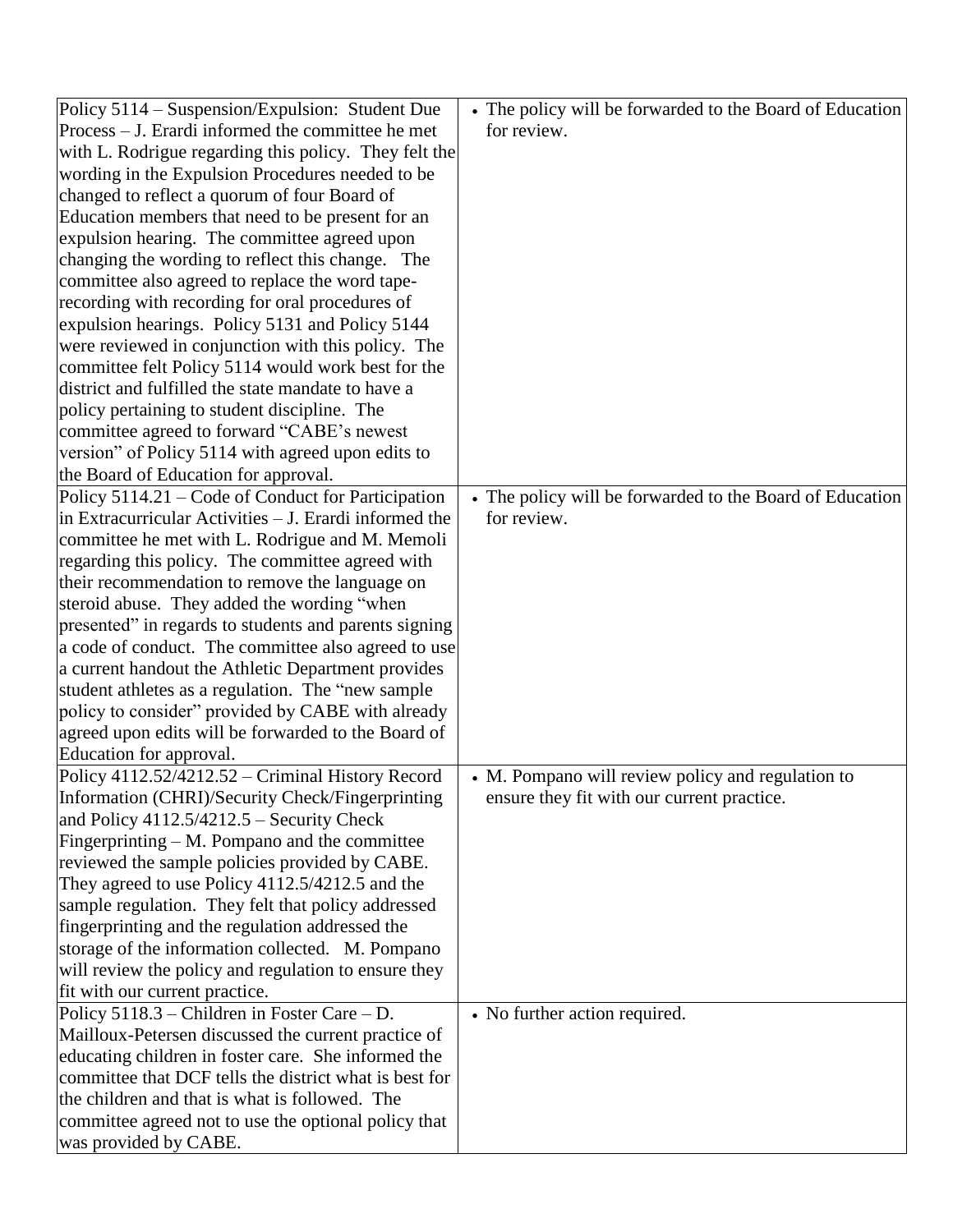#### **NEW BUSINESS:**

| Policy 3240 – Tuition Fees (7-106 – Nonresident          | • No further action required.                            |
|----------------------------------------------------------|----------------------------------------------------------|
| Tuition Students) – A discussion took place              |                                                          |
| regarding tuition for children of staff living outside   |                                                          |
| of the district. R. Bienkowski told the committee the    |                                                          |
| revenue received from the tuition goes to the Town's     |                                                          |
| General Fund. M. Ku researched the surrounding           |                                                          |
| districts' policies on tuition. Our current policy is in |                                                          |
| line with the surrounding towns. The committee           |                                                          |
| decided to leave the policy as already approved.         |                                                          |
| Policy 3542.43 - Food Service Charging Policy -          | • The policy will be forwarded to the Board of Education |
| The committee reviewed the revised CABE                  | for review.                                              |
| mandated policy along with our already agreed upon       |                                                          |
| recommended policy. They agreed to add language          |                                                          |
| from the CABE update on free or reduced lunch to         |                                                          |
| our already agreed upon policy. The committee will       |                                                          |
| forward CABE's "newest policy to consider" with          |                                                          |
| agreed upon edits to the Board of Education for          |                                                          |
| approval.                                                |                                                          |
| Policy 5145.122 – Use of Dogs to Search School           | • The policy will be forwarded to the Board of Education |
| Property – Lt. Robinson will forward a copy of the       | for review.                                              |
| agreed upon to M. Reilly. The committee will             |                                                          |
| forward the updated policy to the Board of               |                                                          |
| Education for approval.                                  |                                                          |
| Policy 5131 – Conduct and Discipline – reviewed in       | • No further action required.                            |
| conjunction with Policy 5114. Committee decided          |                                                          |
| not to use this optional policy.                         |                                                          |
| Policy 5144 – Discipline – reviewed in conjunction       | • No further action required.                            |
| with Policy 5114. Committee decided not to use this      |                                                          |
| optional policy.                                         |                                                          |

A motion was made by M. Ku to forward policy 5113.2 – Truancy, Policy 5114 – Suspension/Expulsion: Student Due Process, Policy 5114.21 – Conduct Code for Participation in Extracurricular Activities, Policy 3545.122 – Use of Dogs to Search School Property, Policy 3542.43 – Food Service Charging Policy with recommended changes to the Board of Education for review. R. Harriman-Stites seconded. Motion was approved.

A motion was made by M. Ku to postpone discussion on all policies listed under Unfinished Business and Unfinished New Business. R. Harriman-Stites seconded. Motion was approved.

# **UNFINISHED BUSINESS - DISCUSSION/ACTION POSTPONED TO A FUTURE MEETING:**

| Policy $5145.4$ – Americans with Disability | • D. Mailloux-Petersen and S. D'Eramo will attend an |
|---------------------------------------------|------------------------------------------------------|
| Act/Section 504 (Policy 4118.14 and Policy  | upcoming meeting to discuss policy update from CABE. |
| $4218.14$ – Review for changes.             |                                                      |